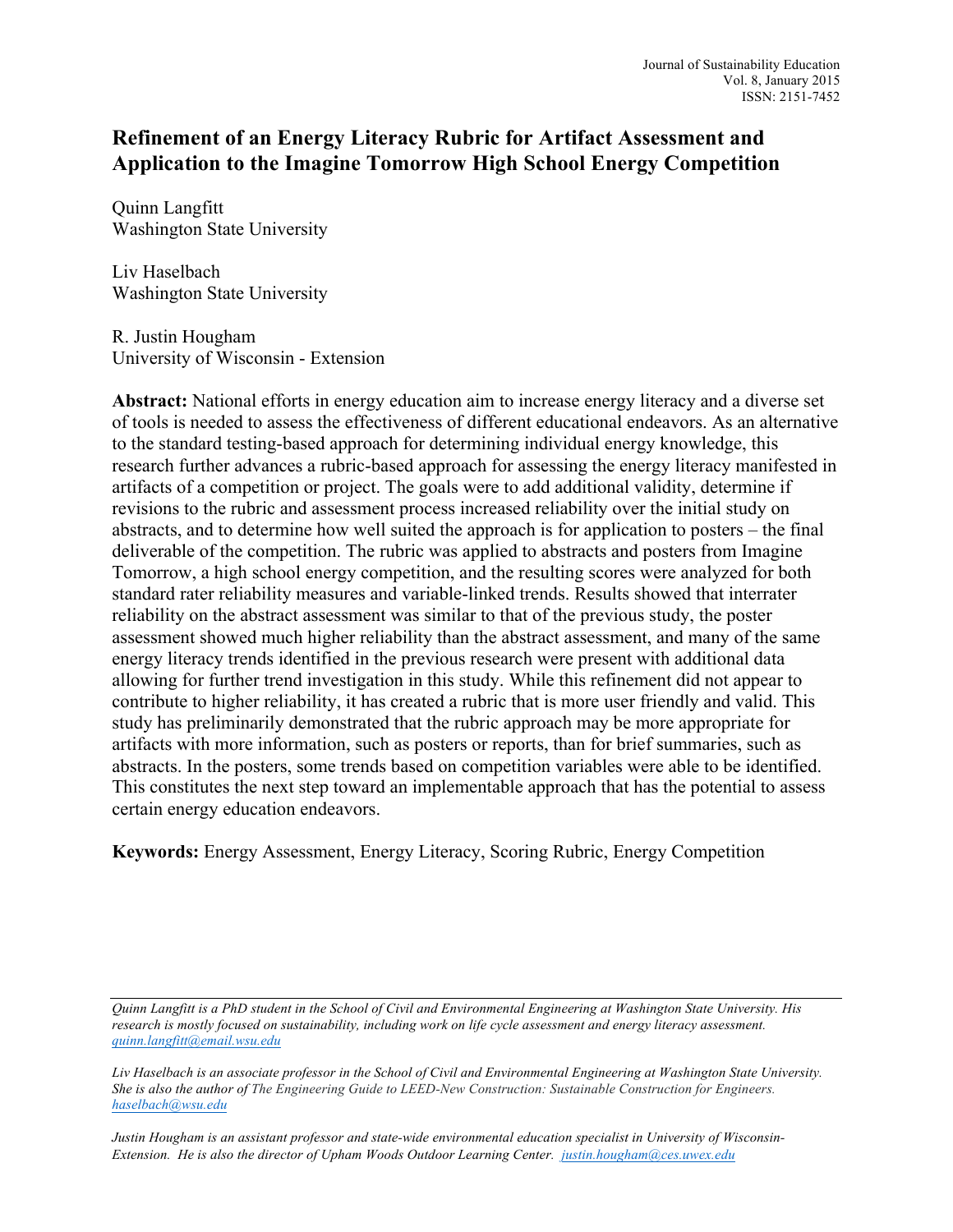#### Introduction

This work advanced a previously developed approach of assessing energy literacy in a competition or course setting through a rubric-based evaluation of artifacts (Langfitt et al. 2014). That previous work found that a rubric-based approach was a viable option for assessing energy literacy, but that more work was needed to improve the instrument. The topic of this paper is the further work refining the rubric and scoring system, and improving rater preparation with the intent to make scoring more straightforward and reliable. Additionally, methodologies for this assessment process were refined in this second iteration to include interrater calibration and enhanced spreadsheet tools for scoring. The following sections outline background information on energy literacy, assessment practices, and the Imagine Tomorrow high school energy competition, on which the assessments were made.

### *Energy Literacy*

Energy is necessary for most everyday functions, and increasing amounts of energy are needed to support modern development. Meeting the increasing demand for energy in a responsible and sustainable manner is a major challenge. To mitigate these concerns, it is important to advance energy generation and efficiency technologies, adapt conscientious energy policies that consider the many tradeoffs between different options, and be more aware of energy use on a personal level. The ability to accomplish these things is likely dependent partially on the energy literacy of the general population because people need to understand energy in order to effectively conserve as consumers and support the energy policies that meet their needs (DOE 2011, DOE 2013).

Energy literacy levels among U.S. adults has been assessed by various groups (NEETF 2002, Bittle et al. 2009, Southwell et al. 2012). The findings indicate that energy literacy levels are generally low. The National Environmental Education & Training Foundation (2002) found that only 12 percent of Americans could pass a basic energy quiz. Similarly, while Bittle et al. (2009) did not attach a passing grade mark, they found low energy literacy indicators such as that 52 percent of respondents believe that smog reduction "has gone a long way" in mitigating global warming, 51 percent of the respondents could not name a renewable energy source, and 65 percent think most of the United States' oil imports come from the Middle East. A recent study, by Southwell et al. (2012), showed that over half of the respondents "essentially failed" their energy knowledge test, while 79 percent of those respondents believed that people like themselves could understand energy.

Energy knowledge is important to making good decisions about both energy policy and personal energy use (Turcotte et al. 2012, DOE 2011, DeWaters and Powers 2011). Studies have shown that different levels of energy knowledge and awareness affect how people act in terms of both policy decisions and personal energy usage (Hobman and Ashworth 2013, Buchanan et al. 2014, Abrahamse et al. 2005). Hobman and Ashworth (2013) found that providing some factual information about different energy sources affected surveyed people's levels of support for different generation sources. Buchanan et al. (2014) and Abrahamse et al. (2005) found separately that people who received feedback on their energy use, such as through a smart meter, on average reduced their personal energy use due to greater transparency about how much energy they were using and how their habits impacted their energy use. These findings support the widely reported notion that people with more energy knowledge will be more informed to make better energy decisions.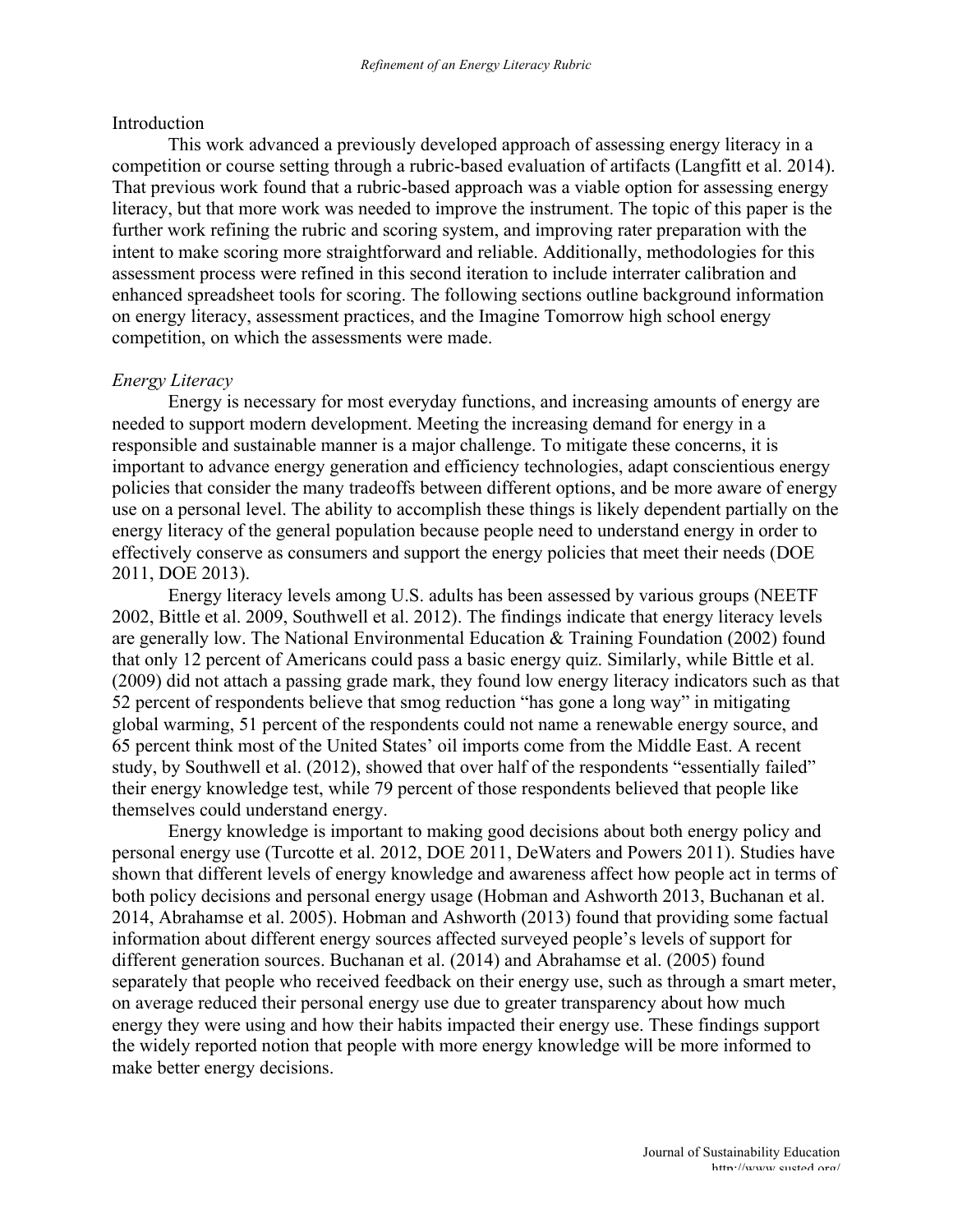It has been argued that this knowledge would be best learned in schools because "energy awareness" is mostly developed at a young age (Zografakis et al. 2008). Energy literacy levels are low among students as well, and have been for some time (Barrow and Morrisey 1989, Gambro and Switzky 1999, DeWaters and Powers 2011, Bodzin 2012), suggesting that current curriculums may not be effectively teaching holistic energy concepts. It may be beneficial to include more learning activities that encompass the full range of what constitutes energy literacy in school curriculums and extra-curricular activities. One of these teaching methods is projectbased learning and Blumenfeld et al. (1991) argues that this avenue is particularly effective for certain types of learning because it requires practical application of concepts, which is one aspect of energy literacy.

### *Assessment of Energy Literacy*

Given that energy literacy of the general population is important to a secure and sustainable energy future, diverse and effective tools are needed to assess energy literacy. While assessments alone do not improve energy literacy, they may aid in evaluating teaching methods of energy concepts. Most energy literacy studies assess knowledge through tests or questionnaires (NEETF 2002, Bittle et al. 2009, DeWaters and Powers 2011, Brewer et al. 2011, Southwell et al. 2012). That assessment avenue has the advantage of measuring knowledge on a wide range of energy topics, providing a controlled comparison between individuals, and allowing a pre/post learning activity experimental design.

Rubrics have been identified for and used in various contexts to measure knowledge gained based on a learning activity, such as project-based learning (Suskie 2009, Marínez et al. 2011, Thaler et al. 2009). Martínez et al. (2011) used a rubric approach to assess knowledge gained in the field of power supplies and photovoltaic electricity by evaluating the products of project-based learning activities in two undergraduate courses. Thaler et al. (2009) used a rubric to assess if student learning outcomes were achieved over the course of a research methods class culminating in a research paper. In the case of energy literacy, understanding is multifaceted (Southwell et al. 2012) and does not necessarily need to be based on a wide knowledge set, but rather can be based on knowledge gained during a specific activity that addresses a subset of energy knowledge and demonstrates critical thinking.

In some situations the testing approach may be difficult to implement and individual knowledge assessment may not be the goal. Sometimes the question is not 'did they learn all of this?' but rather, 'did they learn something?' This is the case in the Imagine Tomorrow competition where students are already immersed in extensive surveys on the competition experience and impacts on STEM, and the organizers and sponsors are more interested in energy literacy of teams as displayed in the deliverables, which might cover vastly different aspects of energy, than in the more broad, general energy literacy of the students. These were the original motivations for developing a rubric-based approach to assessing energy literacy of deliverables. Additionally, the Department of Energy (2011) has previously identified project-based and competition learning as avenues of focus for improving energy literacy, and rubric assessment of these deliverables might be a method to assess them since they might cover many different projects which focus on applied knowledge on a narrow topic, making a standard knowledge test not applicable. In addition, rubrics might allow for rating of past works and do not require those being assessed to put in any effort external to the project they have already completed. Finally, evaluation of energy literacy as displayed in artifacts may provide a more direct assessment path than testing. With the exception of the study which this work is advancing (Langfitt et al. 2014),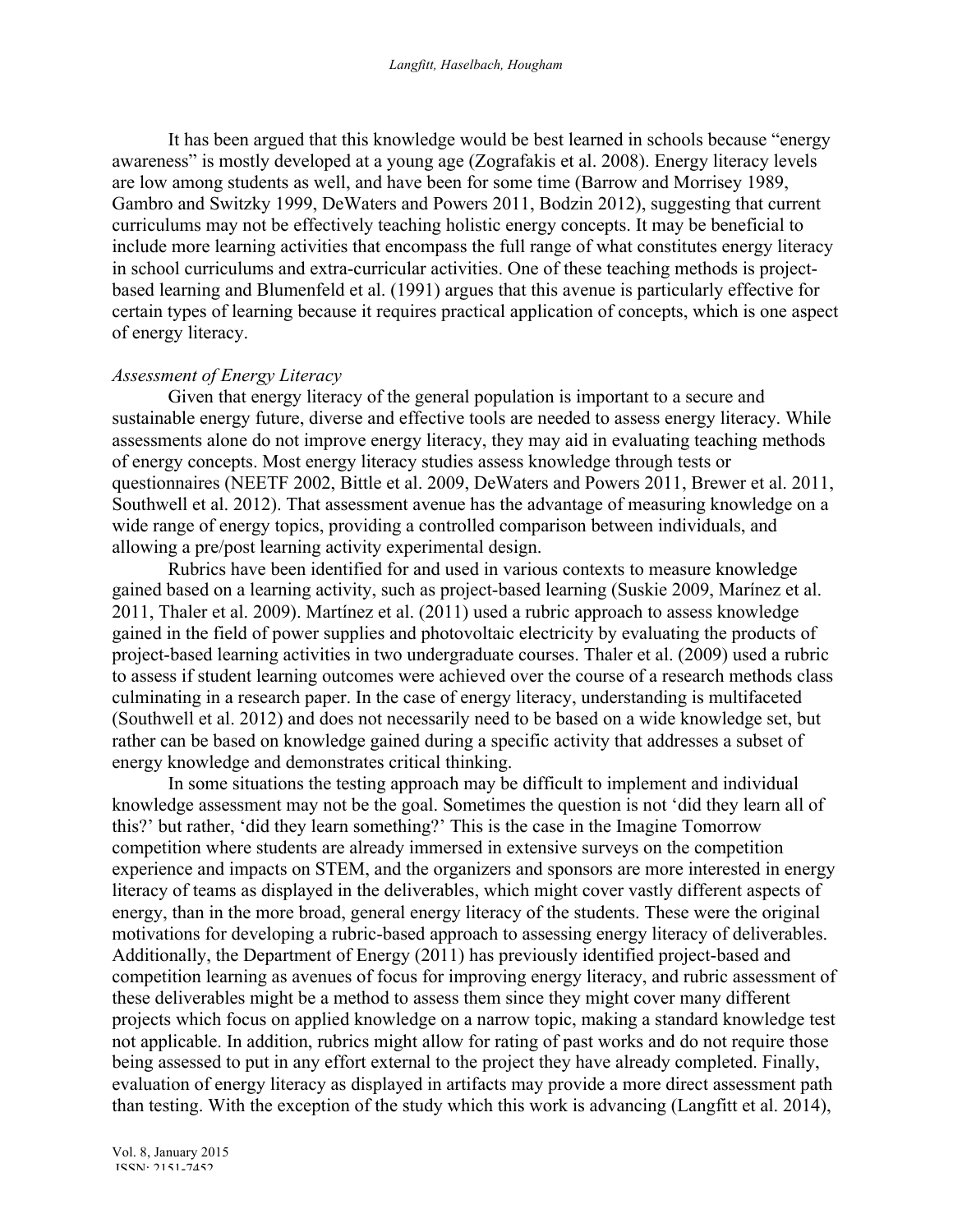we are unaware of rubrics being used for energy literacy. However, rubrics have been developed to assess literacy in science and sustainability, which are both related to energy (Tariq et al. 1998, Timmerman et al. 2011, McCormick et al. 2014).

Timmerman et al. (2011) developed a scientific reasoning rubric that focuses more on the correct application and presentation of an accurate scientific process than on specific science knowledge. This supports the notion that knowledge of specific details is not the only focal area of interest in scientific and related fields, and that demonstration of the process of problem solving and overarching ideas can be also be very important. Similarly, the goal of this paper's process for the assessment of energy literacy is not to examine if students have addressed specific facts, but rather, to what degree they have examined the holistic nature of an energy issue. This appears to be the basis of a major guiding document in energy literacy developed by the U.S. Department of Energy (DOE) titled "Energy Literacy: Essential Principles and Fundamental Concepts for Energy Education" (2013). In this document, little focus is put on specific, temporally dependent information (like where the majority of U.S. oil imports are from), but rather the main focus is on the fact that energy is a multifaceted issue with social, economic, environmental, and other similar considerations, and also in basic scientific concepts about energy (such as most energy comes from the sun and that power is a measure of the rate of energy use). These types of ideas are intended to be the context in which energy literacy is defined for this study.

#### *Imagine Tomorrow Competition*

The Imagine Tomorrow competition is an annual high school energy competition which takes place at Washington State University in Pullman, WA. The competition is similar to a science fair, but focused on energy in particular. Teams consist of 3-5 students in grades 9-12 that come from Washington, Oregon, Idaho, and Montana. Each team is led by a mentor, typically a teacher at the students' school, to guide the team through the process of completing a project. Students pose a research question related to an energy issue and complete a project to answer that question, in turn addressing some aspect of the larger energy issue. Each team chooses an entry challenge in which to compete from among the following options: Behavior, Biofuels, Design, and Technology. Mandatory deliverables include an abstract and a poster. Some students choose to complete additional deliverables such as a prototype or video. The teams and mentors attend the competition each May to present their projects and are judged by people from industry and academia and other interested members of the public.

The competition is somewhat unique in that the challenge structure allows projects to be focused not only on natural sciences, but also on social sciences and the arts. Particularly, the Behavior challenge (and to a lesser extent, the Design challenge) allows students to approach energy issues from a less technical, but equally important perspective. This challenge structure also encourages female participation with the Behavior challenge drawing many female participants. In fact, the competition consistently draws roughly equal numbers of male and female students.

### *Objectives*

This paper is focused on improving a previous version of the energy literacy rubric developed by Langfitt et al. (2014) in an effort to increase validity of its use as an instrument to measure energy literacy, allow easier application, produce more consistent results, and then to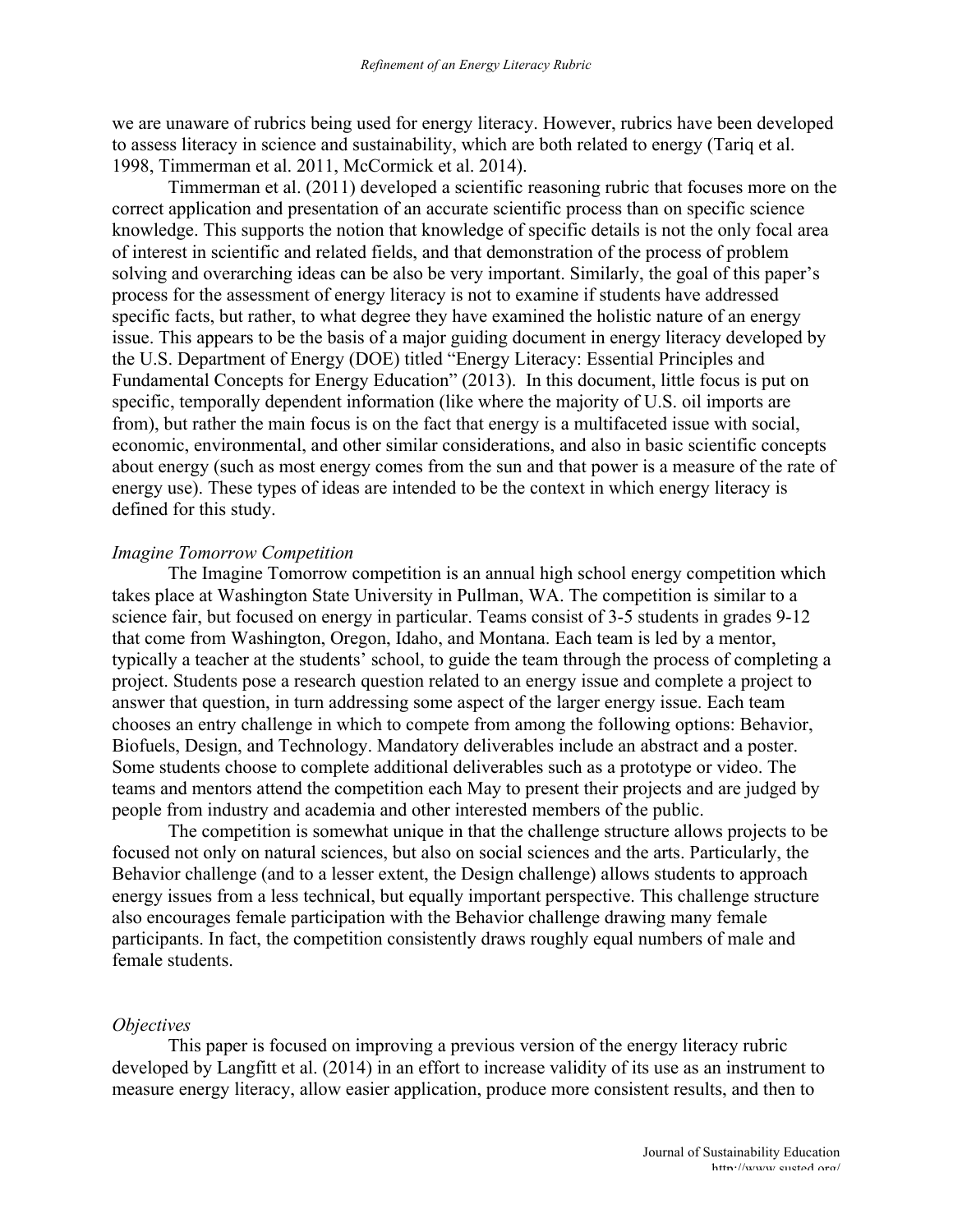apply it more comprehensively to the 2014 Imagine Tomorrow competition. The first objective of this study was to improve the rubric so that it could be used more readily by various raters, and be related to the aforementioned U.S. Department of Energy's guiding document on energy literacy principles (2013). The second objective was to determine if revisions to the rubric and application process have resulted in greater agreement between raters on rating abstracts from the Imagine Tomorrow competition. The third was to determine if the rubric could be reliably applied to posters (only abstract rater reliability was examined in the previous study). The fourth objective was to confirm previously identified scoring trends through poster assessment and make further correlations between scores and data about teams, schools, competitors, etc. that could not be readily investigated in the previous study, but are now possible by additional data being provided this year, topical score breakdowns being recorded, and additional expertise gained by the data analyst. Some of these trends could serve to reveal factors that influence the effectiveness of Imagine Tomorrow in fostering energy literacy.

## Methodology

## *Rubric Development and Use*

The energy literacy rubric developed for this assessment was based on one developed for a previous assessment of Imagine Tomorrow deliverables (Langfitt et al. 2014). The content of the energy literacy rubric used for this study, shown in Table 1 (Langfitt and Haselbach 2014), was largely unchanged from the previous study, but the structure was significantly modified to make scoring quicker and easier, allow the assessment team to track performance for individual rubric topics, and reduce some of the subjectivity associated with deciding on an overall score. In addition, the content was related to the DOE principles of energy literacy (2013).

First, the content from the original rubric was organized into topics. These topics are listed in Table 1. In the modified rubric, within each topic, raters were then required to award 0, 1, 3, or 5 points to correlate roughly with literacy levels in the information provided in a competition artifact of absent, emerging, developing/competent, and effective/mastering, respectively, as deemed appropriate based on the listed criteria as shown in Table 1. An overall numerical score and word score were then automatically calculated for each deliverable based on the topic scores (numerical scores for data analysis and word scores for interrater reliability testing) using a spreadsheet approach. The numerical score was simply the arithmetic mean of the topic scores, and the word scores were assigned based on rounding the numerical scores up to the next whole number and assigning word scores as follows: 0-Absent, 1-Emerging, 2- Developing, 3-Competent, 4-Effective, and 5-Mastering. The rubric was designed to be general enough to apply to assessment of any project deliverable that addresses energy. This includes settings such as courses, extracurricular activities, and competitions.

|       | $\tilde{\phantom{a}}$<br>$\tilde{\phantom{a}}$<br>Points |  |  |  |  |  |  |  |
|-------|----------------------------------------------------------|--|--|--|--|--|--|--|
| Topic |                                                          |  |  |  |  |  |  |  |

## Table 1: Energy Literacy Rubric (Langfitt and Haselbach 2014)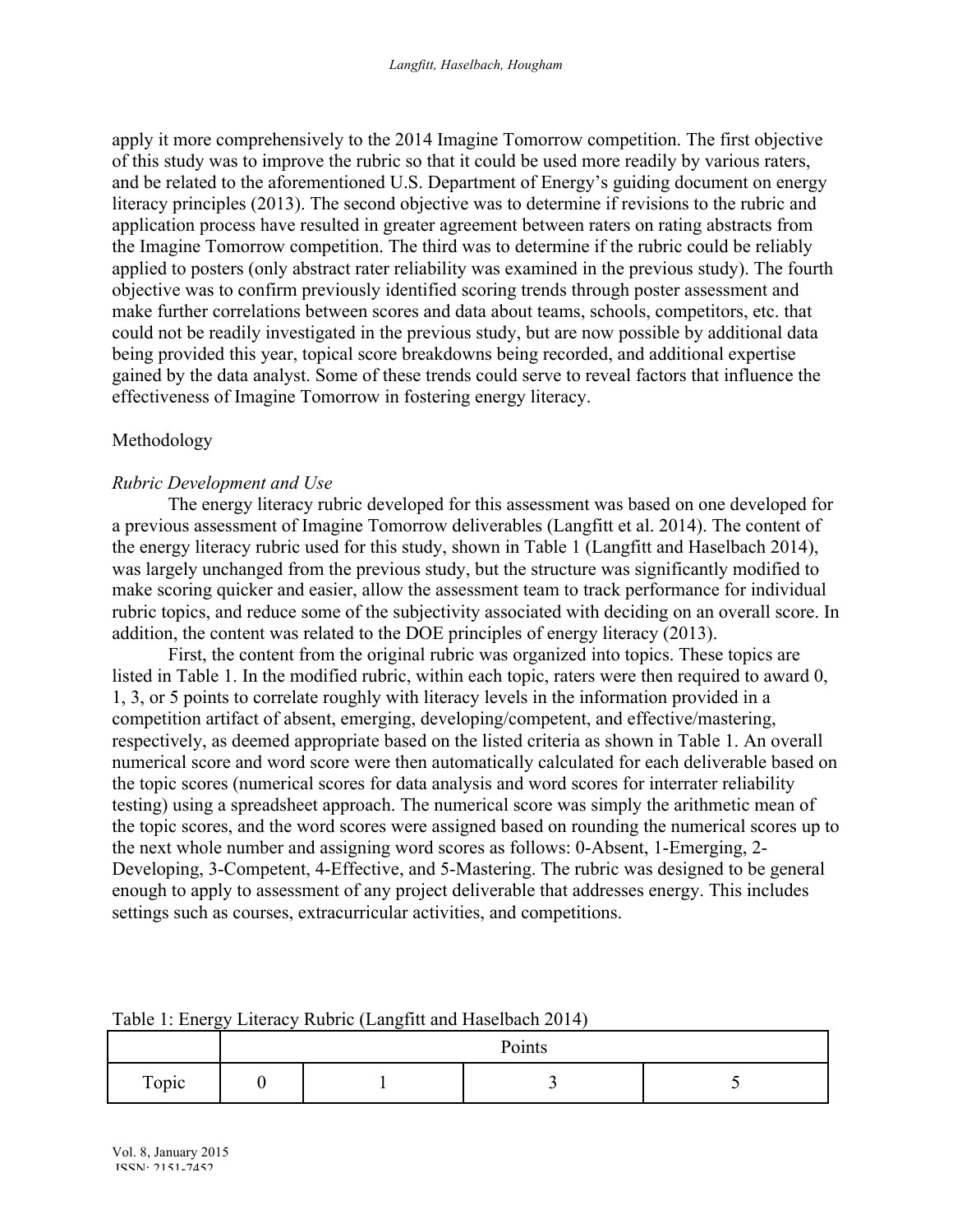| Issue                  | <b>Not</b><br>addressed | Identify the issue                                                                | Frame the issue                             | Professionally frame<br>the issue                              |  |
|------------------------|-------------------------|-----------------------------------------------------------------------------------|---------------------------------------------|----------------------------------------------------------------|--|
| Solution               | <b>Not</b><br>addressed | Identify solution to<br>the issue                                                 | Discuss a solution                          | Develop appropriate<br>solution                                |  |
| Impacts                | <b>Not</b><br>addressed | Identify broader<br>Impacts                                                       | Discuss broader<br>impacts                  | Examine broader<br>impacts                                     |  |
| <b>Stakeholders</b>    | <b>Not</b><br>addressed | Identify<br>stakeholders                                                          | Consider stakeholder<br>perspectives        | Understand and<br>address<br>stakeholder<br>perspectives       |  |
| Technical<br>Concepts  | <b>Not</b><br>addressed | Identify technical<br>concepts                                                    | Discuss technical<br>concepts               | Examine technical<br>concepts as they relate<br>to the project |  |
| Outside<br>Information | <b>Not</b><br>addressed | Identify basic info<br>from outside<br>sources or that this<br>information exists | Discuss information<br>from outside sources | Examine information<br>as it relates to the<br>project         |  |

The DOE principles were then incorporated in the rubric application process to improve validity. Explicit inclusion of these principles as the guiding document to using the rubric was also intended to increase usability by those who may not have particular expertise with energy by providing the main information needed to judge basic energy literacy. Again, in this assessment, evaluation of the display of basic energy concepts and identification of various aspects of the holistic nature of an energy issue were the intended goals. The energy literacy assessment team mapped each sub-principle in the guide to be encompassed by one or two of the first five rubric topics, by their judgment (Langfitt and Haselbach 2014). No principles were mapped to Outside Information because that is not addressed in the energy literacy guide, however, it is included in the rubric because it is important for learning in a project setting. The raters then read through the principle-topic mapping and the energy literacy guide to gain an understanding of what types of concepts could be addressed to meet criteria in each rubric topic before starting the assessment. This mapping is provided in Table 2, with the numbers of the sub-principles associated with each rubric topic. For example, sub-principle 6.2, "One way to manage energy resources is through conservation", was identified as a Solution. That is, if a deliverable suggests how to conserve energy, it is likely addressing a Solution.

| Rubric Topic        | <b>Underlying Energy Literacy Sub-Principles</b> |  |  |  |                             |  |  |                                     |                                         |                                                 |  |
|---------------------|--------------------------------------------------|--|--|--|-----------------------------|--|--|-------------------------------------|-----------------------------------------|-------------------------------------------------|--|
| Issue               |                                                  |  |  |  |                             |  |  |                                     |                                         | 2.7 3.6 5.2 6.3 6.4 6.7 7.1 7.2 7.3 7.4 7.5 7.6 |  |
| Solution            |                                                  |  |  |  |                             |  |  | 4.1 4.5 4.5 4.6 5.3 6.2 6.5 6.6 6.8 |                                         |                                                 |  |
| Impacts             |                                                  |  |  |  |                             |  |  |                                     | 2.3 2.4 2.6 3.5 4.7 5.4 5.6 7.1 7.2 7.3 |                                                 |  |
| <b>Stakeholders</b> |                                                  |  |  |  | 4.2 5.1 5.5 5.7 7.4 7.5 7.6 |  |  |                                     |                                         |                                                 |  |

Table 2: Energy Literacy Sub-Principle to Rubric Topic Mapping (Langfitt and Haselbach 2014)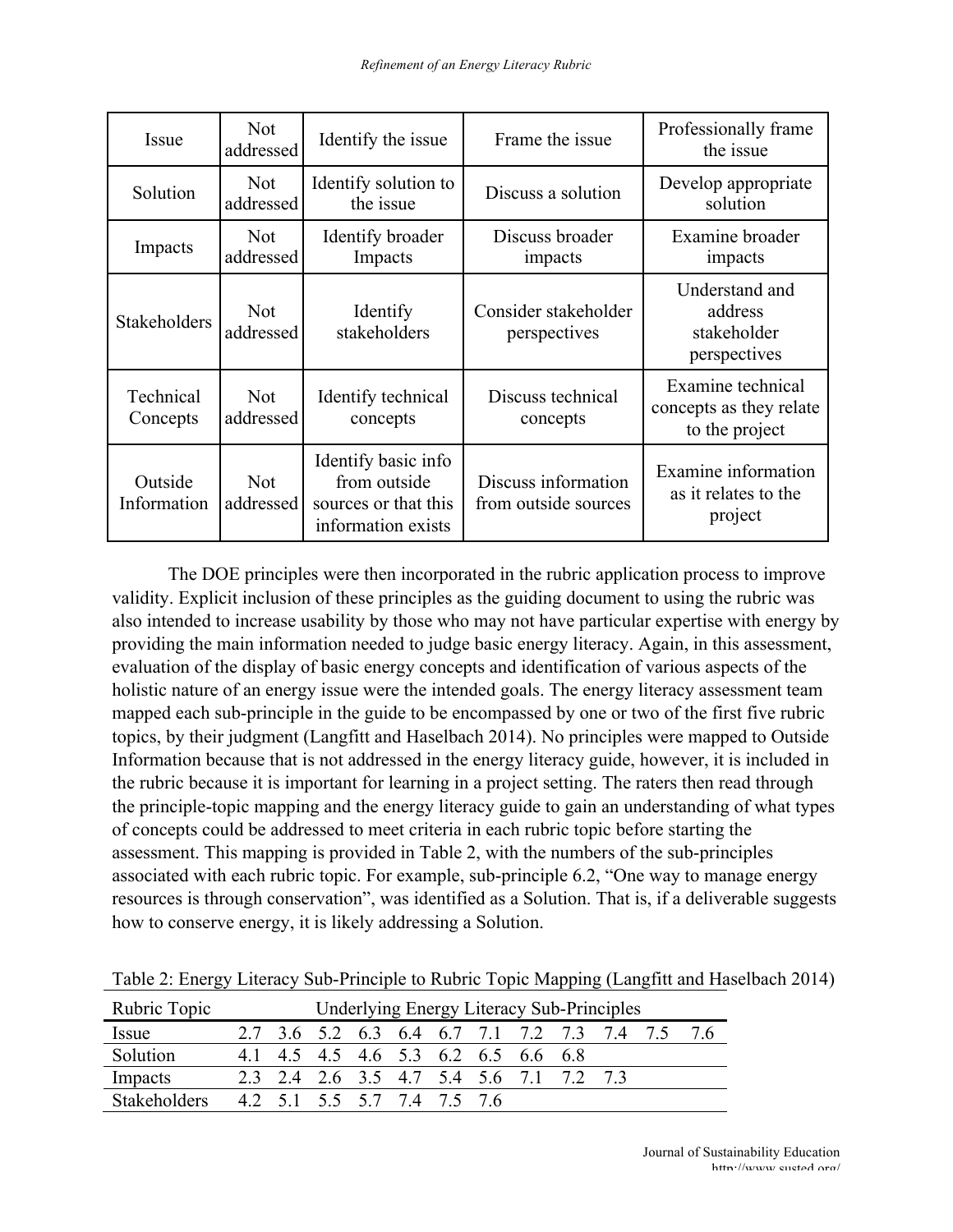| Technical 1.1 1.2 1.3 1.4 1.5 1.6 1.7 1.8 2.1 2.2 |  |  |  |  |  |  |
|---------------------------------------------------|--|--|--|--|--|--|
| Concepts 2.5 3.1 3.2 3.3 3.4 4.1 4.3 4.4 4.5 6.1  |  |  |  |  |  |  |
|                                                   |  |  |  |  |  |  |

Note: these sub-principles numbers align with DOE principles in the Version 2.0 document

## *Application to the Imagine Tomorrow Competition*

Imagine Tomorrow deliverables were evaluated as an assessment of the rubric approach and an investigation into scoring trends. It was also intended as an example of how the rubric can be applied. Three raters scored every abstract from the 2014 Imagine Tomorrow competition for energy literacy as assessed by inclusion of related information in the artifact, and Raters 1 and 3 scored every poster (Rater 1 is a PhD student in civil and environmental engineering, Rater 2 is a faculty member with a PhD in education with focuses on sustainability and natural resource conservation, and Rater 3 is an upper level undergraduate in civil and environmental engineering.) The abstracts were rated so that reliability statistics from the previous study could be compared to this study to determine if changes to the rubric and application methodology increased rubric reliability. The posters were rated to examine how reliably the rubric could be applied to this type of deliverable, and to identify trends linked to competition variables. In both cases, the number of raters for each artifact was increased by one from the previous study as an initial investigation into rater variability.

## *Calibration*

Rater calibration is an important component of rubric scoring that has been shown to significantly increase interrater reliability (Rhodes and Finley 2013). Calibration is the process of equilibrating raters on rubric and scoring interpretation. Generally, it is accomplished by each rater scoring the same selection of works and then discussing any differences in ratings until a relatively consistent understanding of how to apply the rubric has been reached among all raters. In this study, calibration was done on the abstracts only. Twenty abstracts from a previous Imagine Tomorrow competition which were representative of the general range of quality (by Rater 1's opinion) were chosen and sent to each of the three raters (for other applications, a representative sample from the current data set might be used instead).

The raters each scored these same twenty abstracts and discussed scoring inconsistencies over a conference call to attempt to resolve any differences. Following that discussion, the raters re-scored four of the abstracts and discussed the scores. This final activity produced much more similar results than the initial scoring suggesting that the calibration session did contribute to a mutual understanding of how to apply the rubric. It should also be noted that no posters were scored in this calibration session due to time constraints.

## *Data Collection*

Registration for Imagine Tomorrow occurs in the spring for that summer's competition. At the time of registration each team submitted information about their project including a title, a research question and methodology (collectively referred to as the "abstract"), the competition challenge they would like to compete in, and whether the project was done as an extracurricular or in-class activity. In total, the information represented in the 'abstract' artifacts range between 50-200 words. They also provided detailed information about the team members including name, gender, and grade, and information about the team's advisor including name, school, and primary subject taught.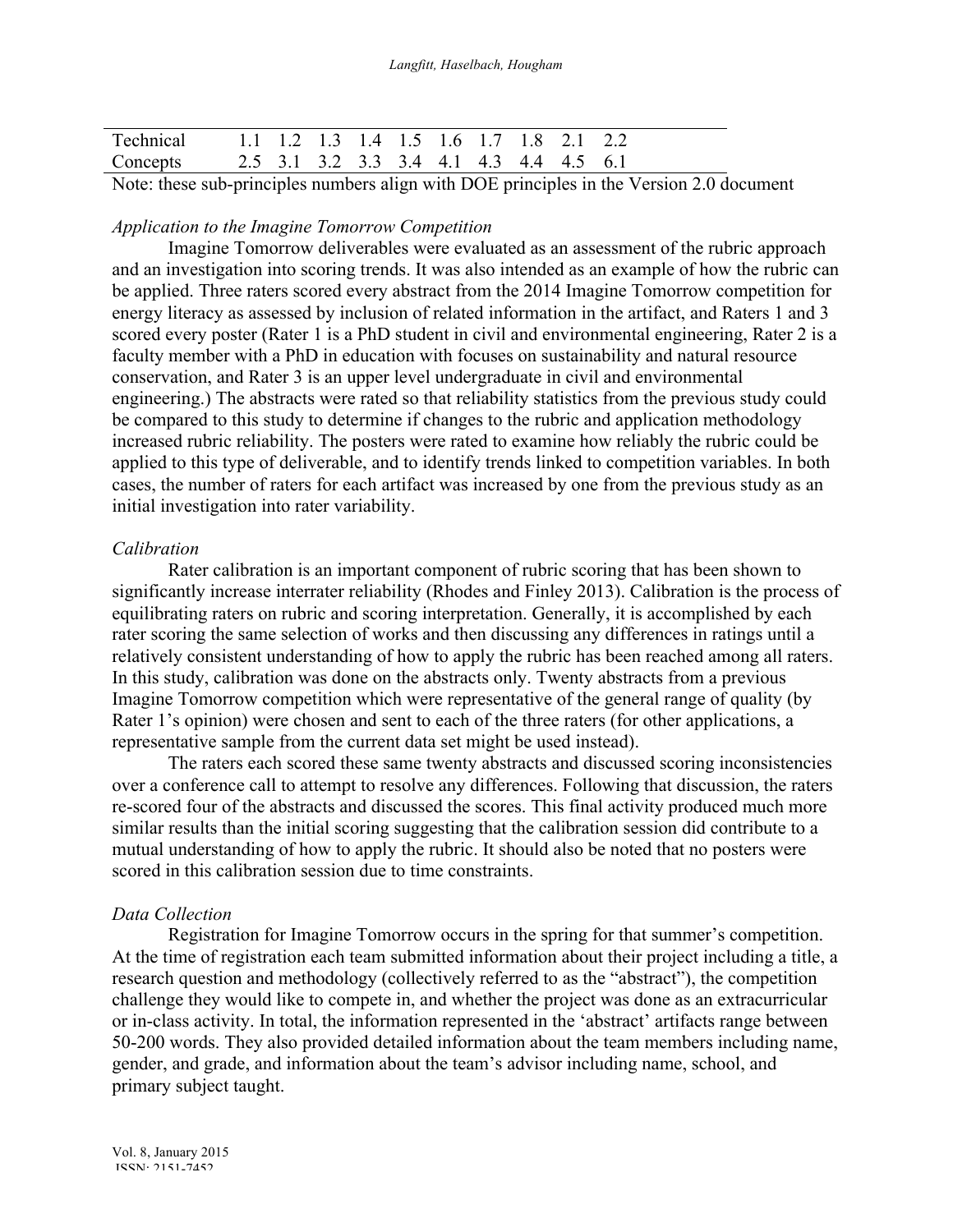Raters 1 and 2 attended the Imagine Tomorrow competition on May 31, 2014. A photographer took pictures of every poster to be used as the official artifact in subsequent rating of the posters, and Rater 1 also took pictures of the posters for backup in case any posters were missing or not clearly visible in the official set. Additionally, Rater 1 took pictures of ancillary materials such as models and chemistry setups. No students are visible in any of the photographs to eliminate any associated bias. The posters were then used in analyzing the following variables for trends related to energy literacy:

- *Gender*
- *Repeat Student Participants*
- *Repeat School Participation*
- *Repeat Advisor Participation*
- *Entry Challenge*
- *Rubric Topic*
- *Average Student Grade Range*
- *Project Setting (class or extracurricular)*
- *Advisor Teaching Subject*

## *Reliability Assessment*

Interrater reliability refers to the level of agreement between multiple raters when rating the same works (Moskal and Leydens 2000). Measuring interrater reliability is an important step in rubric development to demonstrate that the rubric can be applied similarly by different raters. Consensus and consistency are two types of interrater reliability. If raters exhibit high consensus, they have generally agreed on what score each artifact should receive. On the other hand, to achieve high consistency, the raters must generally agree on which works deserve higher scores than others, but not on the magnitude of those scores (i.e. rank the works in the same order) (Stemler 2004). While consensus in scoring is preferred, consistency can serve to reveal the same trends and in many cases be nearly as effective in accomplishing the goals of a rubric assessment.

Consensus was measured with Conger's Kappa (Conger 1980). A Kappa of one (1) represents perfect agreement, zero (0) represents no more agreement than would be expected by chance, and negative one (-1) represents perfect disagreement. Intermediate interpretation depends on the specific situation, but general agreement scales have been developed (Landis and Koch 1977, Fleiss 1981, Altman 1991) that are widely used and generally accepted given a large enough sample size (Gwet 2012). Consistency between two raters was measured by Spearman's correlation coefficient and between three raters with Kendall's Coefficient of Concordance (Spearman 1904, Kendall and Smith 1939). At least one general interpretation scale was proposed by Cohen (1988).

### Results

## *User Friendliness and Validity*

There were no specific instruments used to determine if the modified rubric was more user friendly than the original version. In fact, one of the three raters did not participate in the previous study on the 2013 competition. However, the modified format allowed for rapid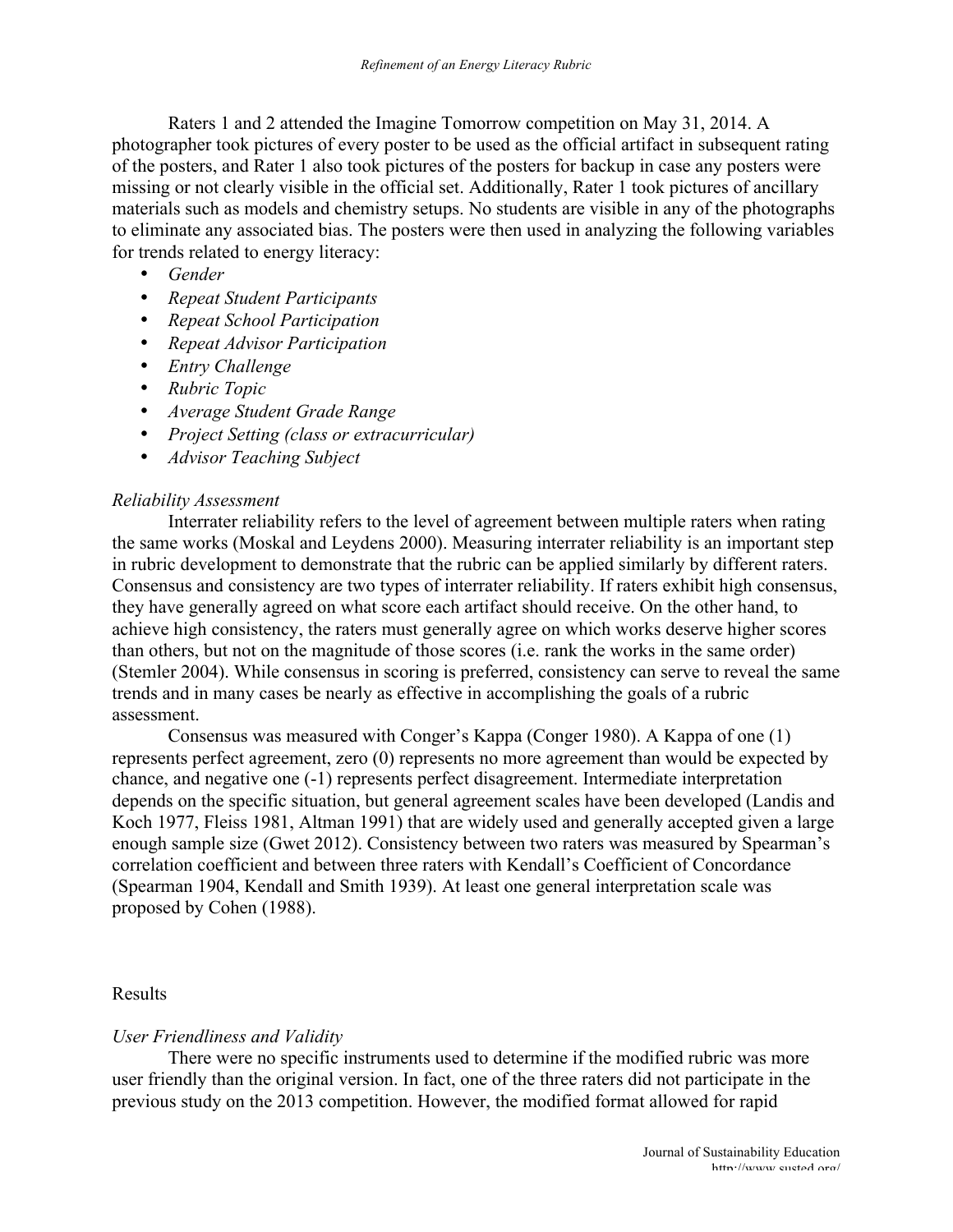conversion of scoring to both quantitative and qualitative scores, and for more detailed information availability (such as which topics were ranked higher or lower for a team), without any additional effort by the raters.

While there were no specific tests performed for rubric validity, the incorporation of the DOE's principles of energy literacy (2013) into the assessment process by the cross-referenced matrix in the topical areas provides justification for validity. This is particularly true since these principles have been vetted by numerous federal and other agencies. Therefore, the requirement for raters to read and factor these principles into the assessment process provides a shared set of accurate knowledge from which to judge energy literacy.

## *Reliability*

Rubric reliability testing found that the raters exhibited slight consensus and medium consistency for energy literacy scores on the abstract assessment. Poster reliability statistics showed slight consensus and high consistency. These results, along with the results of the abstract assessment in the previous study (Langfitt et al. 2014) are summarized in Table 3.

|             | Previous<br>Abstracts | Previous<br>Abstract<br>Agreement | Current<br>Abstracts | Current<br>Abstract<br>Agreement | Current<br>Posters | Current<br>Poster<br>Agreement |
|-------------|-----------------------|-----------------------------------|----------------------|----------------------------------|--------------------|--------------------------------|
| Consensus   | $\kappa_c = 0.093$    | $S$ light <sup>*</sup>            | $\kappa_c = 0.091$   | $S$ light <sup>*</sup>           | $\kappa_c = 0.183$ | $S$ light*                     |
| Consistency | $p=0.552$             | $High**$                          | $W=0.436$            | Medium**                         | $p=0.818$          | $High**$                       |
|             |                       |                                   |                      |                                  |                    |                                |

## Table 3: Energy Literacy Rubric Reliability Results Summary

Note: κ<sub>c</sub> is Conger's Kappa, W is Kendall's Coefficient of Concordance, and  $ρ$  is Spearman's Rank Correlation Coefficient.

\*Based on Landis and Koch 1977

\*\*Based on Cohen 1988

The current version of the rubric produced slightly poorer abstract reliability results than the previous version. This seems to indicate that the changes made to the rubric did not result in reliability improvements. However, these are not the only reliability measures that exist, and it is difficult to be sure that they are the best indicators in this particular situation. For example, another common way to measure consensus is simple percent agreement between the raters which increased from 18% in the previous study to 52% in this study.

Reliability on the poster assessment was significantly better than the abstract assessment, particularly with respect to consistency. The high consistency and improved consensus indicate the rubric approach may be more applicable to the posters than to the abstracts. This is logical because the posters are produced after the abstracts and are not as limited in scope, allowing teams to develop and demonstrate more varying levels of energy literacy, which may be more easily reflected in the ratings. However, since there were only two raters for the posters, this might have influenced the level of agreement over that obtained with more raters. Research employing additional raters may be warranted on the poster evaluations for future competitions.

## *Variable-Linked Trends in Poster Assessment*

The poster assessment was used to examine how variables related to the school, advisor, team composition, challenge entered, and other factors may be linked to scores. Table 4 includes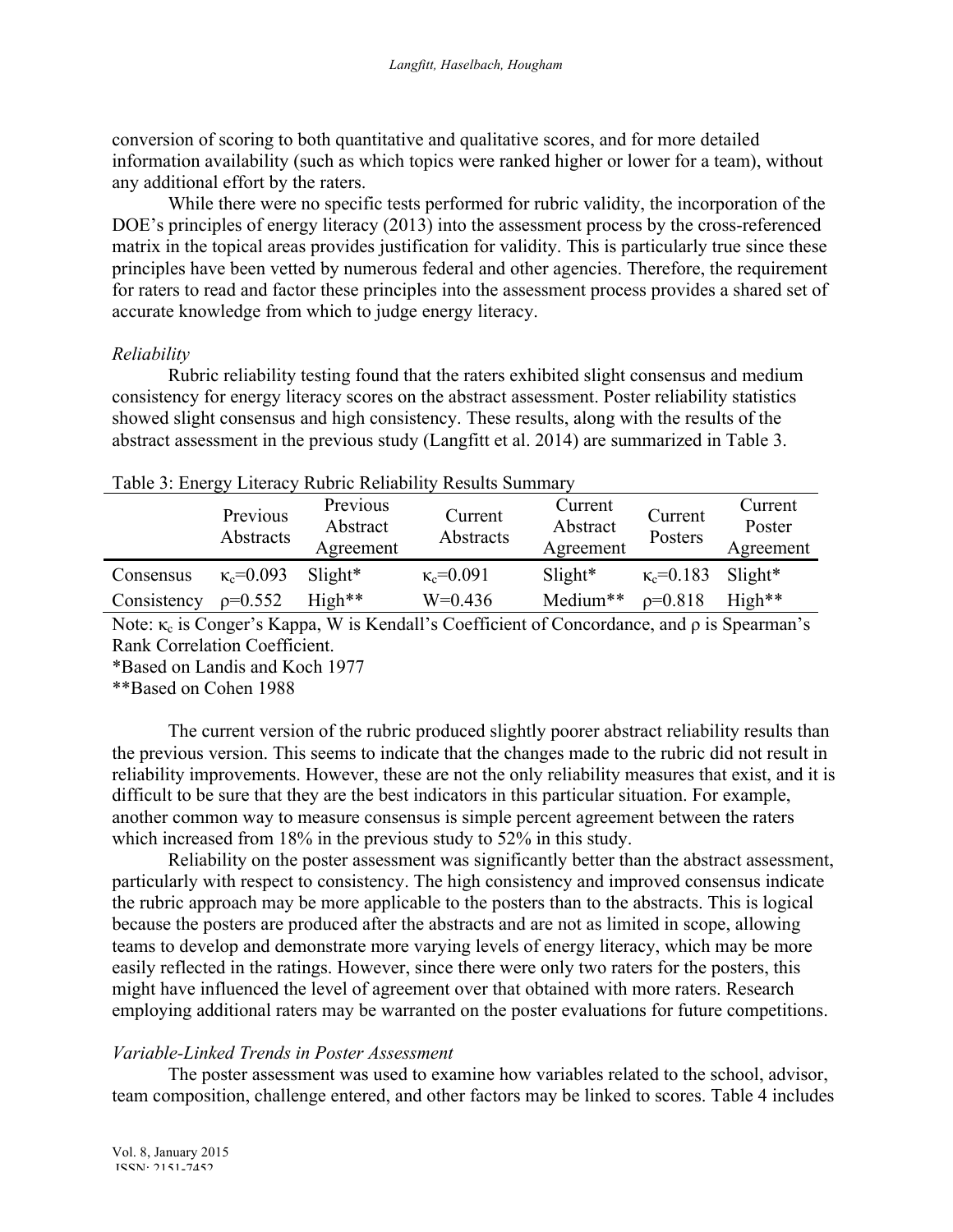results for all analyzed variables. The Kruskal-Wallis Test was used to determine p-values since it is designed to detect differences in non-parametric data. The critical p-value is considered to be 0.05 (that is, a p-value less than 0.05 represents statistical significance). Note that for the variable *Gender*, the term 'mostly' in front of female and male indicates that at least 75% of the participants on that team were of that gender.

|                                |                            | Rater 1    |            | Rater 3    |            |  |  |
|--------------------------------|----------------------------|------------|------------|------------|------------|--|--|
| Variable                       | Comparison                 | Avg. Score | p-value    | Avg. Score | p-value    |  |  |
|                                | <b>Mostly Female</b>       | 1.54       |            | 1.45       |            |  |  |
| Gender                         | Mixed                      | 1.18       | 0.118      | 1.25       | 0.277      |  |  |
|                                | <b>Mostly Male</b>         | 1.66       |            | 1.64       |            |  |  |
|                                | All New                    | 1.48       |            | 1.36       |            |  |  |
| Repeat Student<br>Participants | 1-59% Repeat               | 1.28       | 0.627      | 1.39       | 0.137      |  |  |
|                                | $>60\%$ Repeat             | 1.73       |            | 1.91       |            |  |  |
|                                | Behavior                   | 1.11       |            | 0.98       |            |  |  |
|                                | <b>Biofuels</b>            | 1.84       | $0.028*$   | 1.52       | $< 0.001*$ |  |  |
| <b>Entry Challenge</b>         | Design                     | 1.30       |            | 1.65       |            |  |  |
|                                | Technology                 | 1.71       |            | 1.72       |            |  |  |
|                                | Issue                      | 1.83       |            | 1.20       |            |  |  |
|                                | Solution                   | 2.19       |            | 1.11       |            |  |  |
| Rubric Topic                   | Impacts                    | 1.11       | $< 0.001*$ | 1.32       | $< 0.001*$ |  |  |
|                                | Stakeholders               | 1.22       |            | 1.79       |            |  |  |
|                                | <b>Technical Concepts</b>  | 1.20       |            | 1.53       |            |  |  |
|                                | <b>Outside Information</b> | 1.35       |            | 1.82       |            |  |  |
|                                | 9-9.9                      | 1.16       |            | 1.25       |            |  |  |
| Average Student<br>Grade Range | $10 - 11$                  | 1.73       | $0.031*$   | 1.59       | 0.092      |  |  |
|                                | $11.1 - 12$                | 1.29       |            | 1.38       |            |  |  |
|                                | Class                      | 1.63       | 0.254      | 1.33       | 0.315      |  |  |
| <b>Project Setting</b>         | Extracurricular            | 1.40       |            | 1.51       |            |  |  |
| <b>Advisor</b>                 | <b>STEM</b>                | 1.50       |            | 1.54       |            |  |  |
| Teaching                       |                            |            | 0.899      |            | 0.194      |  |  |
| Subject                        | Not STEM                   | 1.44       |            | 1.32       |            |  |  |
| Repeat School                  | Repeat School              | 1.48       | 0.807      | 1.45       | 0.810      |  |  |
| Participation                  | New School                 | 1.43       |            | 1.44       |            |  |  |
| Repeat Advisor                 | Repeat Advisor             | 1.54       | 0.210      | 1.49       | 0.462      |  |  |
| Participation                  | New Advisor                | 1.33       |            | 1.36       |            |  |  |

Table 4: Energy Literacy Variable Based Trends in Poster Assessment

\* Statistically significant based on  $p < 0.05$ 

Statistically significant differences among comparisons were detected for three variables for Rater 1 (*Entry Challenge, Rubric Topic, Average Student Grade Range*) and two variables for Rater 3 (*Entry Challenge, Rubric Topic*). This is detailed more in the following paragraphs for these three variables.

For the *Entry Challenge* variable, both raters awarded lower average scores to teams in the Behavior challenge. This is consistent with previous results where it was hypothesized that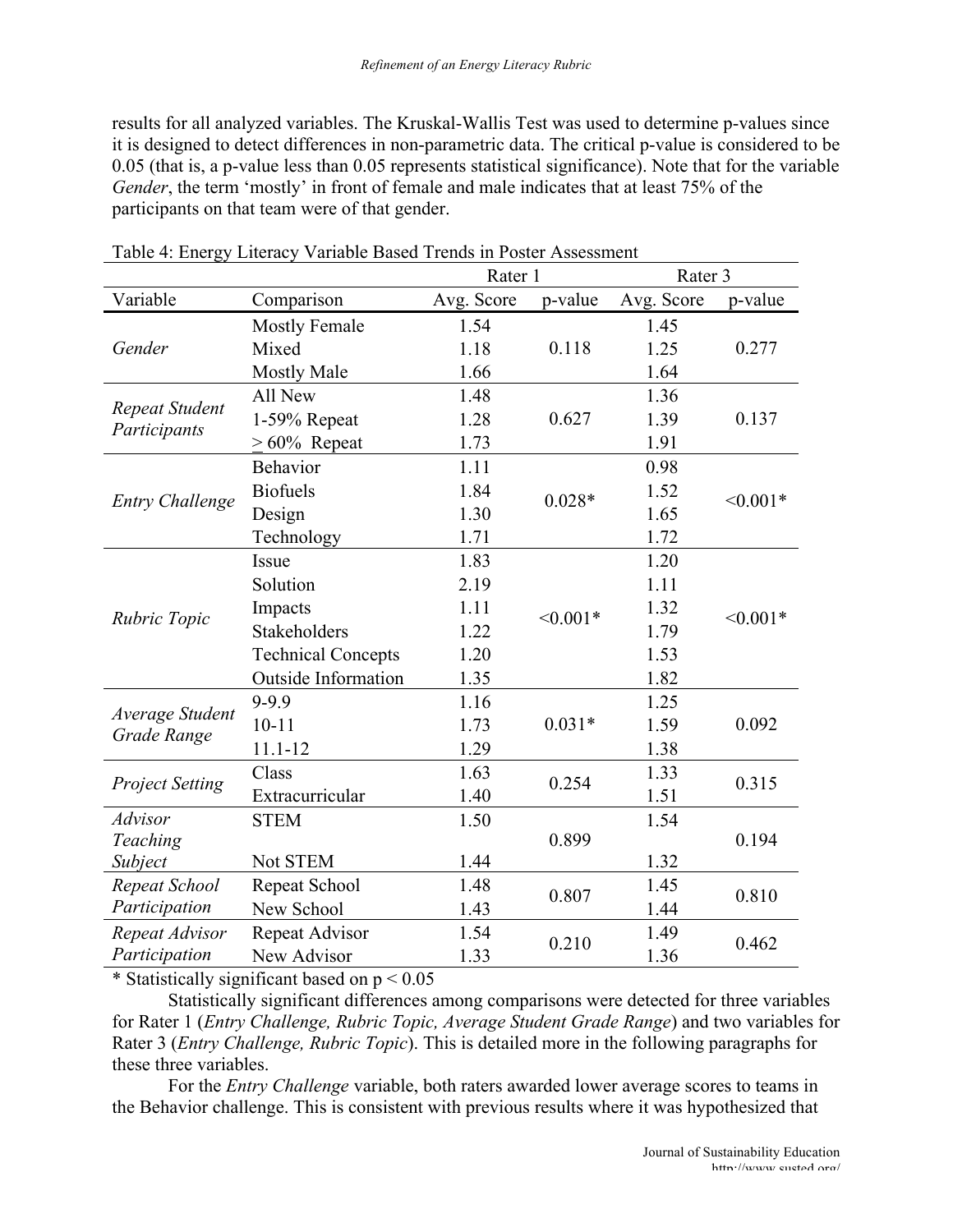Behavior projects are more reliant on social concepts related to energy, which may not be included as much in the DOE's principles of energy literacy, nor in the topics chosen for the rubric (Langfitt et al. 2014). Additionally, more Behavior projects failed to make direct links to energy, rather addressing sustainability issues in isolation, which contributed to a lower average score. If one examines the average score given by each rater to each *Entry Challenge*, they trend differently, with consensus on the Behavior and Technology challenges, but different interpretations in the Biofuels and Design challenges.

Statistical differences between *Rubric Topics* were present for both raters. Rater 1 awarded the most points for Solution and Issue, while Rater 2 awarded the most points for Outside Information and Stakeholders. However, overall scoring consistency was high, so perhaps the same amount of energy literate information was being acknowledged, but categorization of that information differed between the raters. If identifying overall scoring trends is the goal of the assessment, this may not be a significant issue. More clarity in the rubric (in the form of longer explanations of criteria) and a more lengthy calibration session may have reduced this categorization issue. In addition, when the DOE's principles of energy literacy (2013) were cross-referenced to each *Rubric Topic* as shown in Table 2, there were several that fell into two topic categories (the number of topic categories was limited to two for the crossreferencing, although one might arguably use more). Therefore, scoring consistency among *Rubric Topics* may also have been influenced by this variability.

Both raters demonstrated the same trend in average scores based on *Average Student Grade Range* in which teams comprised of mostly freshmen scored poorest, followed by mostly seniors, and teams mostly made of middle grades scored highest. This is consistent with previous results and it is hypothesized that, in general, freshmen may not have developed as much energy knowledge as older students, and seniors may be more involved with other responsibilities such as applying to college, scholarships, and finishing up their work to graduate to spend as much time on the competition as their younger peers (Langfitt et al. 2014).

There may be some other slight trends, although they are not statistically significant. Therefore, the following additional interpretation of the results is presented with the acknowledgement that the Kruskal-Wallis Test did not detect significant differences at  $\alpha$ =0.05.

- With respect to *Gender*, it appears that teams composed of mostly males performed only slightly better than teams composed of mostly females, and teams composed of a nearly even mix scored lowest on average. This statistical comparison has not been modified for the effects of Challenge on the scores, which would probably result in an even closer, if not reversed trend.
- Teams made of up mostly *Repeat Student Participants* scored slightly higher than those made up of mostly new participants (Figure 1 demonstrates the consistency of this trend visually, even though statistical significance was not detected). This implies that students are likely gaining energy knowledge at previous competitions that can be observed in the subsequent year's posters.
- With respect to *Advisor Teaching Subject,* teams led by advisors whose main teaching subject is in a STEM field seemed to produce only slightly higher average scores than those in non-STEM. The same appears to be true for new versus previously competing advisors, where *Repeat Advisor Participation* appeared to be only slightly more effective. These results suggest that any advisor can be effective, regardless of background and competition experience.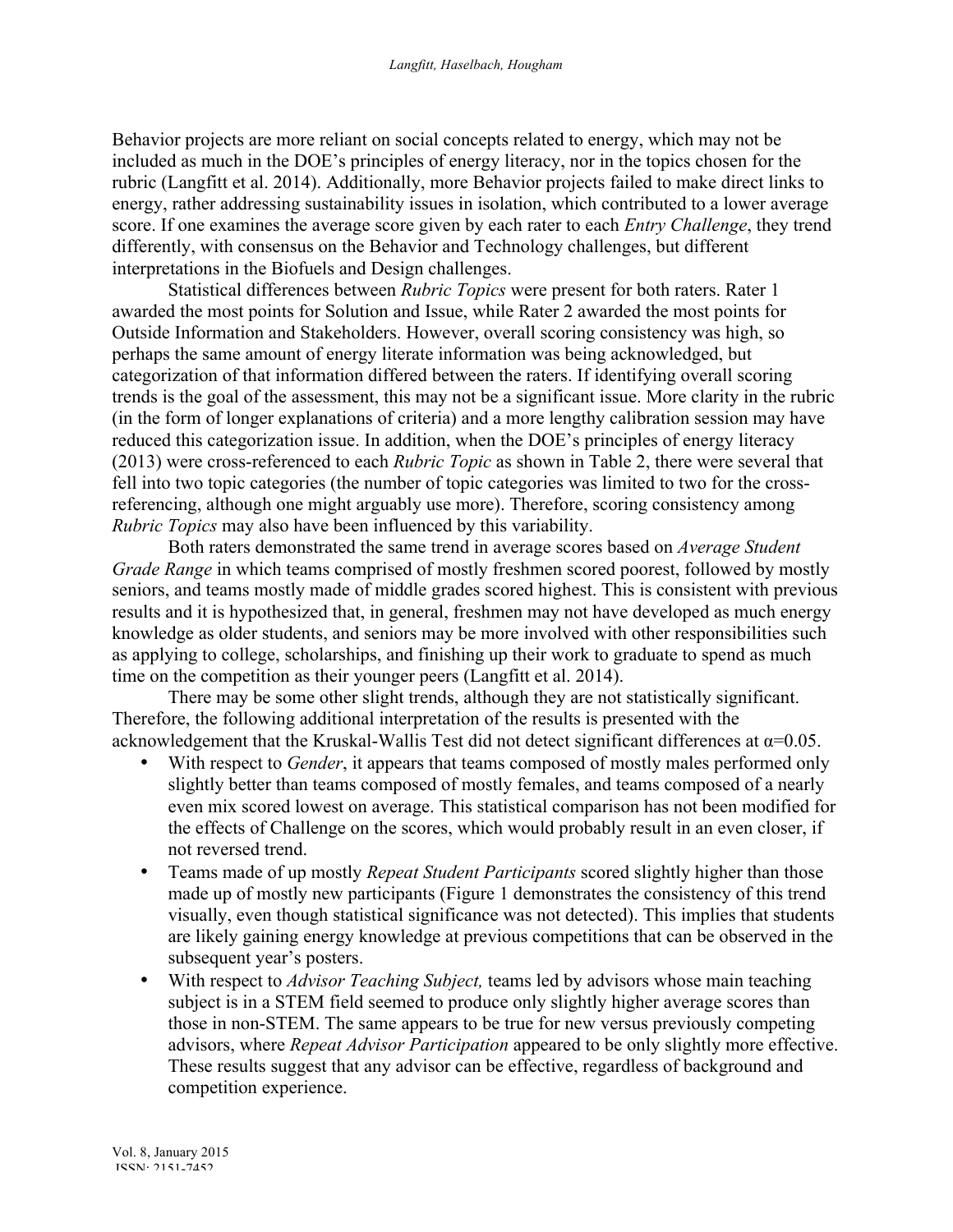

Figure 1: New versus repeat student participation (based on percentage of students on team who had previously competed in Imagine Tomorrow).

No consistent trend appears with respect to class and extracurricular project settings *(Project Setting)*. Also, there does not appear to be a correlation between score and whether the school was returning or new to the competition (*Repeat School Participation)*.

### Limitations

Despite improvements made to the rubric and application process, this research should be viewed as preliminary since it still harbors some limitations. Most notably, the reliability results, while strong for consistency, were quite weak for consensus. This limitation might be addressed in future work with a more rigorous calibration session and possibly the addition of further criteria definition and/or examples for the rubric. As for the assessment of reliability, only one measure was used for consensus and two for consistency (one for two rater and one for more than two raters), while many measures exist and these other measures may have strengthened the interpretation of the results. Another limitation was that only two raters were included for the poster ratings (although this was an increase over the previous paper's one rater for posters). Determining a minimum number of raters needed for improved reliability is currently under consideration for future research. In addition, it should be noted that the rubric is based on the raters applying the DOE principles of energy literacy, and since the various raters may have more or less knowledge in energy technology, there may be variability or even error in their interpretations. Future studies on rater variability might be considered, but the intention herein is that the tool may be used by raters of varying energy and other knowledge.

### Conclusion

Based on the utilized reliability statistics, there were fairly high levels of consistency between the raters for both the abstracts and the posters. The modifications did not improve the abstract rating reliability, but it was still fairly high considering the relatively small amount of material to be scored. It was found that application to the posters was considerably more reliable than application to the abstracts, suggesting that the rubric assessment may be more appropriate for a more detailed deliverable that has a greater amount of content than that found in an abstract, although there may be a need for additional raters to verify this.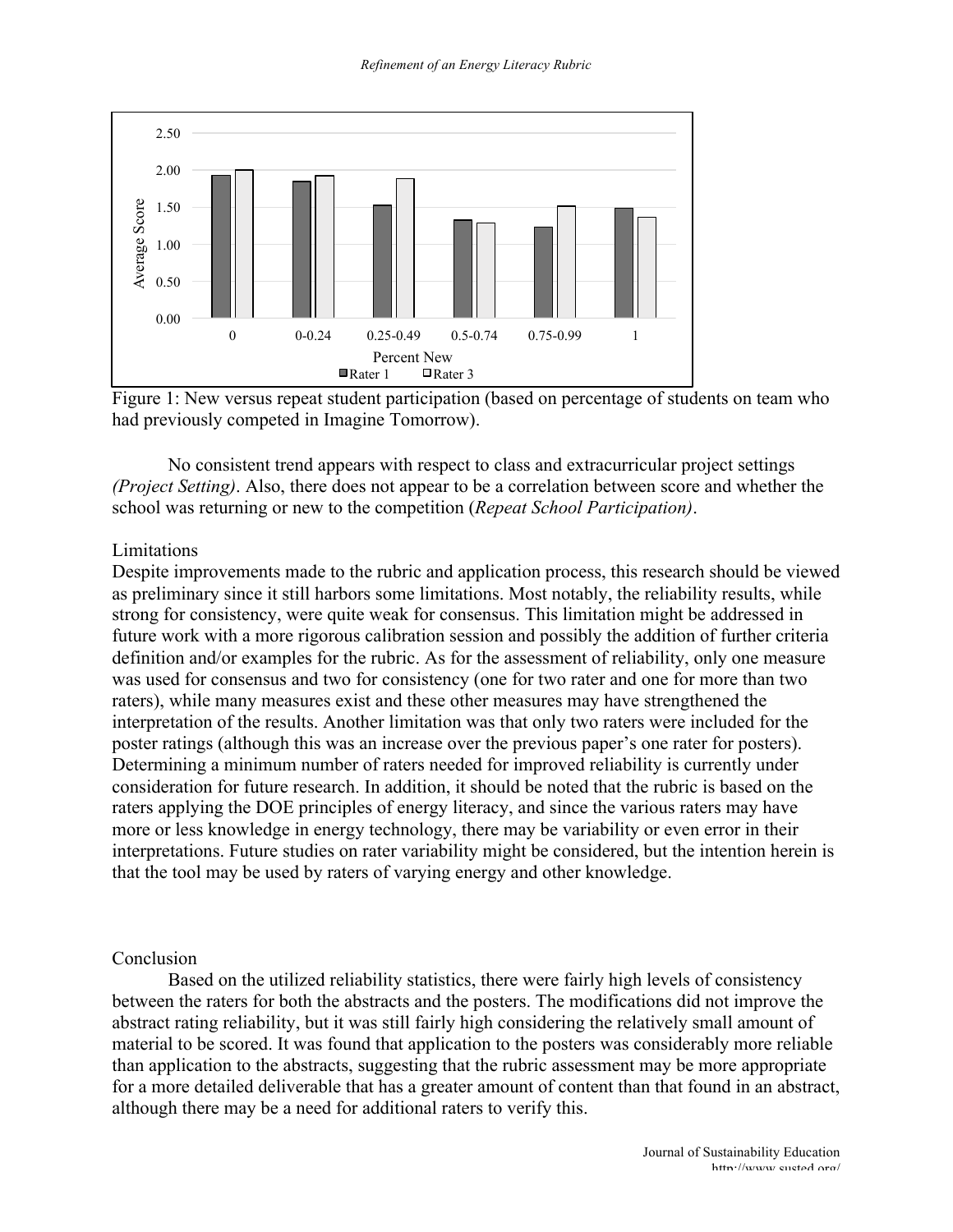There were no quantitative analyses performed for user friendliness or validity. However, the modified format led to rapid interpretation of the results even though it included more independent variables such as *Rubric Topics*, which aided in the assessment. Improved validity with respect to its application as an energy literacy instrument is implied by incorporation of the DOE energy literacy principles. This might also be suggested by the higher scores from *repeat participation of the students*, although it cannot be stated whether this is solely due to participation in the competition, or other factors such as increased learning at school.

Similar variable-linked trends identified in the poster assessment of the 2014 competition to the abstract assessment of the 2013 competition (Langfitt et al. 2014) further support variablelinked findings, which in turn implies that this assessment approach may be effective for evaluating some of the variables of the competition. Further evaluation is warranted if there is a desire to improve consensus. The work done for this study does appear to constitute a preliminary step towards an improved rubric, enhanced application methodology and a better understanding of where this instrument may or may not be used effectively.

### Acknowledgements

The authors would like to thank the Ecoworks Foundation, the Bank of America, Boeing, the Center for Environmentally Sustainable Transportation in Cold Climates (CESTiCC), and the many other sponsors of the Imagine Tomorrow Competition for their generous support. The authors gratefully acknowledge the Northwest Advanced Renewables Alliance supported by the Agriculture and Food Research Initiative Competitive Grant no. 2011-68005-30416 from the USDA National Institute of Food and Agriculture, for funding part of this work. Appreciation is also for other members of the Imagine Tomorrow Competition steering committee. Additionally, we would like to thank Brandon Werner for his contribution as a rater.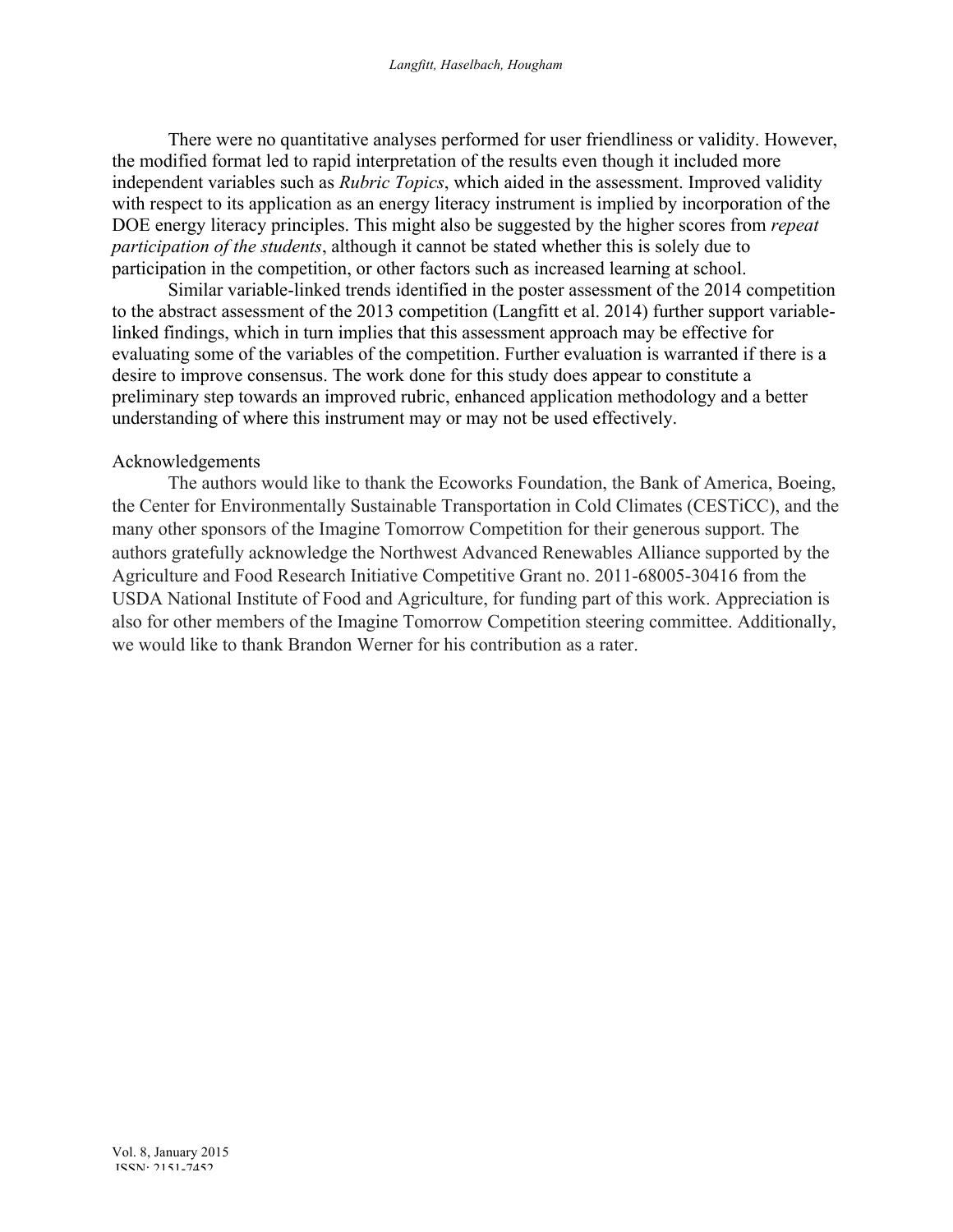References

Abrahamse, W., Steg, L., Vlek, C., and Rothengatter, T. (2005). "A review of intervention studies aimed a household energy conservation." *Journal of Environmental Psychology*, 25(3), 273–291.

Altman, D.G. (1991). *Practical Statistics for Medical Research,* Chapman & Hall, London, UK.

- Barrow, L., and Morrisey, T. (1989). "Energy literacy of ninth-grade students: A comparison between Maine and New Brunswick." *Journal of Environmental Education*, 20(2), 22–25.
- Bittle, S., Rochkind, J., and Ott, A. (2009). "The energy learning curve." <www.publicagenda.org/reports/energyS> (Jun. 24, 2014).
- Blumenfeld, P. C., Soloway, E., Marx, R. W., Krajcik, J. S., Guzdial, M., and Palincsar, A. (1991). "Motivating Project-Based Learning: Sustaining the Doing, Supporting the Learning." *Educational Psychologist*, 26(3/4), 369–398.
- Bodzin, A. (2012). "Investigating urban eighth-grade students' knowledge of energy resources." *International Journal of Science. Education*, 34(8), 1255–1275.
- Brewer, R. S., Lee, G. E., and Johnson, P. M. (2011). "The Kukui Cup: A dorm energy competition focused on sustainable behavior change and energy literacy." *Proc., Hawaii International Conference on System Sciences*, Univ. of Hawaii at Manoa, Honolulu, HI, 1– 10.
- Buchanan, K., Russo, R., and Anderson, B. (2014). "Feeding back about eco-feedback: How do consumers use and respond to energy monitors?" *Energy Policy*, 73, 138-146.
- Cohen, J. (1988). "The significance of a product moment rs." *Statistical Power Analysis for the Behavioral Sciences*, L. Erlbaum Associates, Hillsdale, NJ, 75–107.
- Conger, A.J. (1980). "Integration and Generalization of Kappas for Multiple Raters." *Psychological Bulletin*, 88(2), 322-328.
- Department of Energy (DOE). (2011). "Strategic Plan." *U.S. Department of Energy.*
- DeWaters, J. E., and Powers, S. E. (2011). "Energy literacy of secondary students in New York State (USA): A measure of knowledge, affect, and behavior." *Energy Policy*, 39(3), 1699– 1710.
- Department of Energy (DOE). (2013). "Energy Literacy: Essential Principles and Fundamental Concepts for Energy Education Version 2.0." *U.S. Department of Energy*.
- Fleiss, J.L. (1981). *Statistical Methods for Rates and Proportions,* John Wiley & Sons,
- Gambro, J., and Switzky, H. (1999). "Variables associated with American high school students' knowledge of environmental issues related to energy and pollution." *Journal of Environmental Education*, 30(2), 15–22.
- Gwet, K.L. (2012). *Handbook of Inter-Rater Reliability: The Definitive Guide to Measuring the Extent of Agreement Among Raters*, Advanced Analytics, LLC, Gaithersburg, MD.
- Hobman, E. V., and Ashworth, P. (2013). "Public support for energy sources and related technologies: The impact of simple information provision." *Energy Policy*, 63, 862–869.
- Kendall, M.G., and Smith, B.B. (1939). "The Problem of m Rankings." *The Annals of Mathematical Statistics*, 10(3), 275-287.
- Landis, J. R., and Koch, G. G. (1977). "The measurement of observer agreement for categorical data." *Biometrics*, 33(1), 159–174.
- Langfitt, Q. and Haselbach, L. (2014). "Imagine Tomorrow High School Energy Competition 2014: Energy Literacy and Biofuels Literacy Assessment of Abstracts and Posters", Report to the Imagine Tomorrow Steering Committee, Washington State University, Sept. 2014.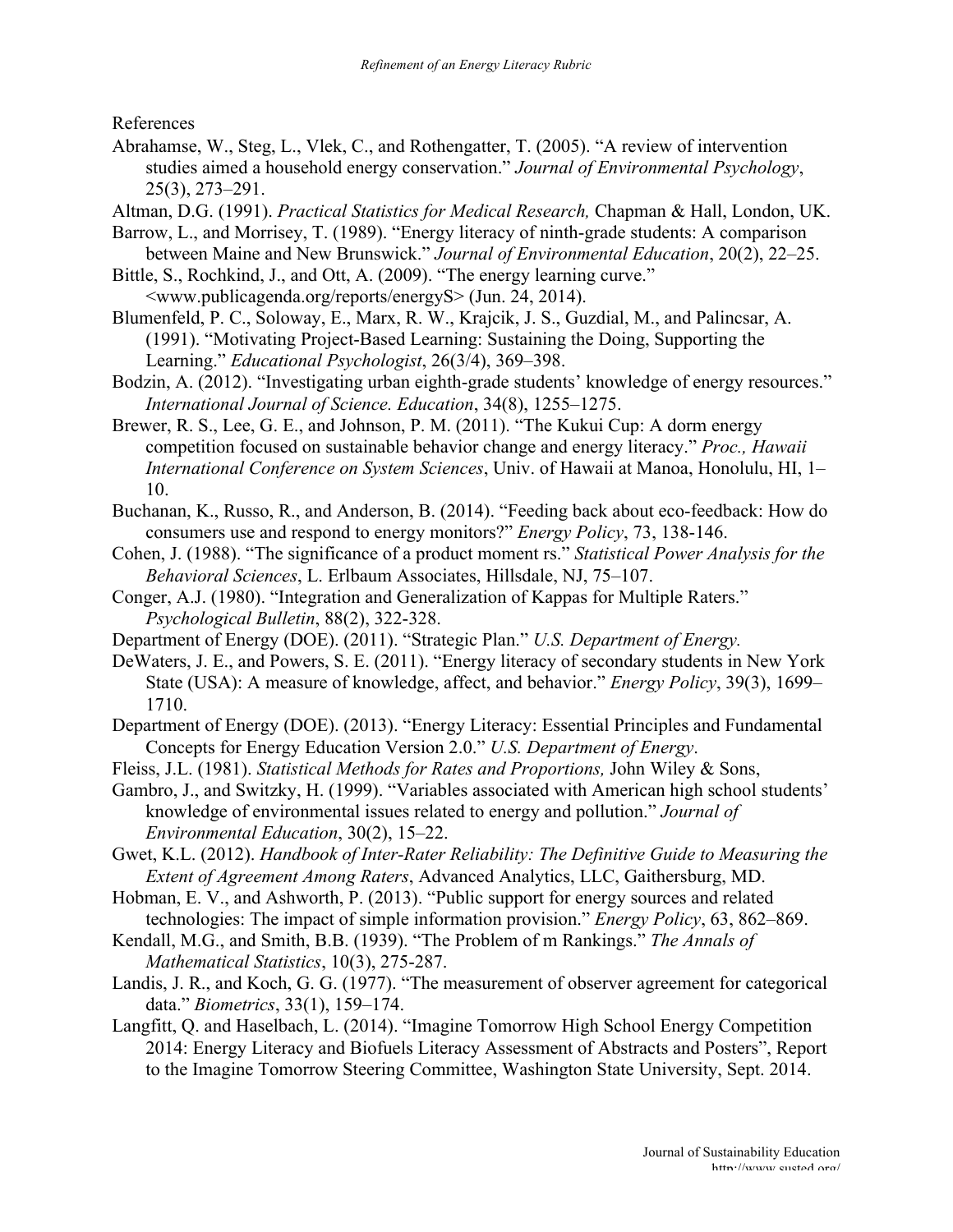- Langfitt, Q., Haselbach, L., and Hougham, R.J. (2014). "Artifact-Based Energy Literacy Assessment Utilizing Rubric Scoring." *ASCE Journal of Professional Issues in Engineering Education and Practice*, 10.1061/(ASCE)EI.1943-5541.0000210, C5014002.
- Martínez, F., Herrero L.C., de Pablo, S. (2011). "Project-Based Learning and Rubrics in the Teaching of Power Supplies and Photovoltaic Electricity." *IEEE Transactions on Education*, 54(1), 87-96.
- McCormick, M., Lawyer, K., Wiggins, J., Swan, C.W., Paterson, K.G., and Bielefeldt, A.R. (2014). "Sustainable Engineering Assessment Using Rubric-Based Analysis of Challenge Question Responses." *ASCE Journal of Professional Issues in Engineering Education and Practice*, 10.1061/(ASCE)EI.1943-5541.0000211, C4014002.
- Moskal, B. M., and Leydens, J. A. (2000). "Scoring rubric development: Validity and reliability." *Practical Assessment, Research & Evaluation*., 7(10), 1–11, 〈http://PAREonline.net/getvn.asp?v=7&n=10〉 (Oct. 16, 2013).
- Rhodes, T., and Finley, A. (2013). "Rubric calibration." *Using the VALUE rubrics for improvement of learning and authentic assessment*, Association of American Colleges and Universities, Washington, DC, 23–25.
- Southwell, B. G., Murphy, J. J., DeWaters, J. E., & LeBaron, P. A. (2012). "Americans' perceived and actual understanding of energy." (RTI Press peer-reviewed publication No. RR-0018-1208). Research Triangle Park, NC: RTI Press.
- Spearman, C. (1904). "The Proof and Measurement of Association between Two Things." *The American Journal of Psychology,* 15(1), 72-101.
- Stemler, S. E. (2004). "A comparison of consensus, consistency, and measurement approaches to estimating interrater reliability." *Practical Assessment, Research & Evaluation*, 9(4), 1–19.
- Suskie, L. (2009). *Assessing student learning: A common sense guide*. Jossey-Bass, San Francisco, CA.
- Tariq, V. N., Stefani, L. A. J., Butcher, A. C., and Heylings, D. J. A. (1998). "Developing a new approach to the assessment of project work." *Assessment & Evaluation in Higher Education*, 23(3), 221–240.
- Thaler, N., Kazemi, E., Huscher, C. (2009). "Developing a Rubric to Assess Student Learning Outcomes Using a Class Assignment." *Teaching of Psychology*, 36, 113-116.
- The National Environmental Education & Training Foundation (NEETF). (2002). "Americans low 'Energy IQ:' A risk to our energy future."

〈http://www.neefusa.org/pdf/roper/Roper2002.pdf〉 (Jun. 24, 2014).

- Timmerman, B. E. C., Strickland, D. C., Johnson, R. L., and Payne, J. R. (2011). "Development of a 'universal' rubric for assessing undergraduates' scientific reasoning skills using scientific writing." *Assessment & Evaluation in Higher Education*, 36(5), 509–547.
- Turcotte, A., Moore, M. C., and Winter, J. (2012). "Energy Literacy in Canada." University of Calgary. The School of Public Policy.

<http://www.eisourcebook.org/cms/Canada,%20Energy%20Literacy.pdf> (June 24, 2014).

Zografakis, N., Menegaki, A. N., and Tsagarakis, K. P. (2008). "Effective education for energy efficiency." *Energy Policy*, 36, 3226–3232.